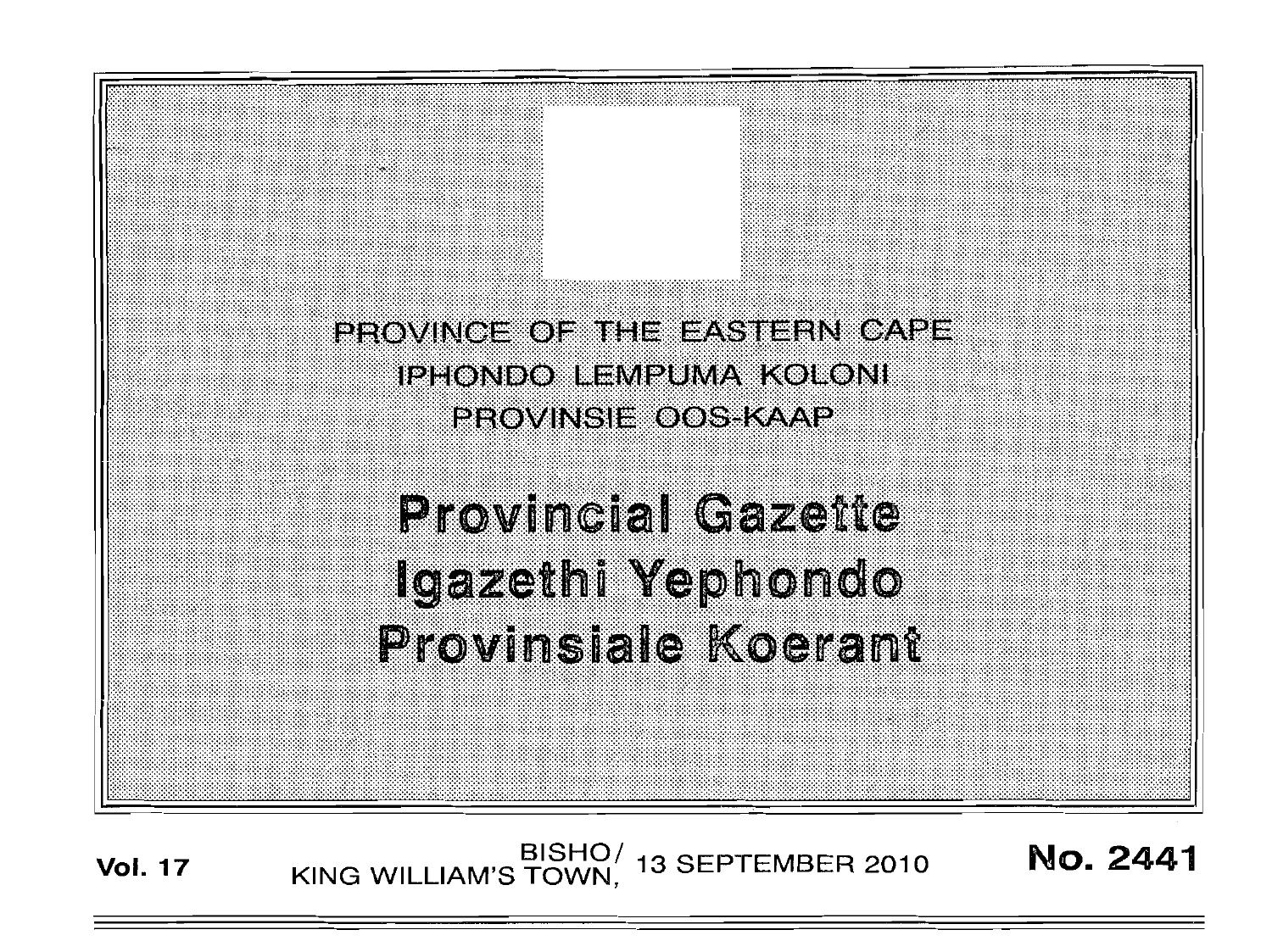#### **IMPORTANT NOTICE**

**The Government Printing Works will not be held responsible for faxed documents not received due to errors on the fax machine or faxes received which are unclear or incomplete. Please be advised that an "OK" slip, received from a fax machine, will not be accepted as proof that documents were received by the GPW for printing. If documents are faxed to the GPW it will be the sender's responsibility to phone and confirm that the documents were received in good order.** 

**Furthermore the Government Printing Works will also not be held responsible for cancellations and amendments which have not been done on original documents received from** 

# **CONTENTS • INHOUD**

| No. |                                                                                                                        | Page<br>No. | Gazette<br>No. |
|-----|------------------------------------------------------------------------------------------------------------------------|-------------|----------------|
|     | <b>GENERAL NOTICES</b>                                                                                                 |             |                |
| 292 | Transkei Townships Ordinance (33/1934): Application for the amendment of the land use rights: Erf 198, Mount           | 3           | 2441           |
| 293 |                                                                                                                        | з           | 2441           |
|     | <b>LOCAL AUTHORITY NOTICES</b>                                                                                         |             |                |
| 114 | Municipal Ordinance (20/1974): Nelson Mandela Bay Municipality: Closure: Portion of Road adjoining Erven 30, 31        | 4           | 2441           |
|     | Munisipale Ordonnansie (20/1974): Nelson Mandelabaai Munisipaliteit: Sluiting: Gedeelte van pad langs Erwe 30,         | 4           | 2441           |
| 115 | Municipal Ordinance (20/1974): Ndlambe Municipality: Closure: Portions of Erven 1219 and 1618, Bathurst,               | 4           | 2441           |
|     | Munisipale Ordonnansie (20/1974): Ndlambe Munisipaliteit: Sluiting: Gedeeltes van Erwe 1219 en 1618, Bathurst,         | 4           | 2441           |
|     | 116 Municipal Ordinance (20/1974): Ndlambe Municipality: Closure: Portion of Erf 1005, Bathurst, adjoining Erven 1000, | 4           | 2441           |
|     | Munisipale Ordonnansie (20/1974): Ndlambe Munisipaliteit: Sluiting: Gedeelte van Erf 1005, Bathurst, aangrensend       | 4           | 2441           |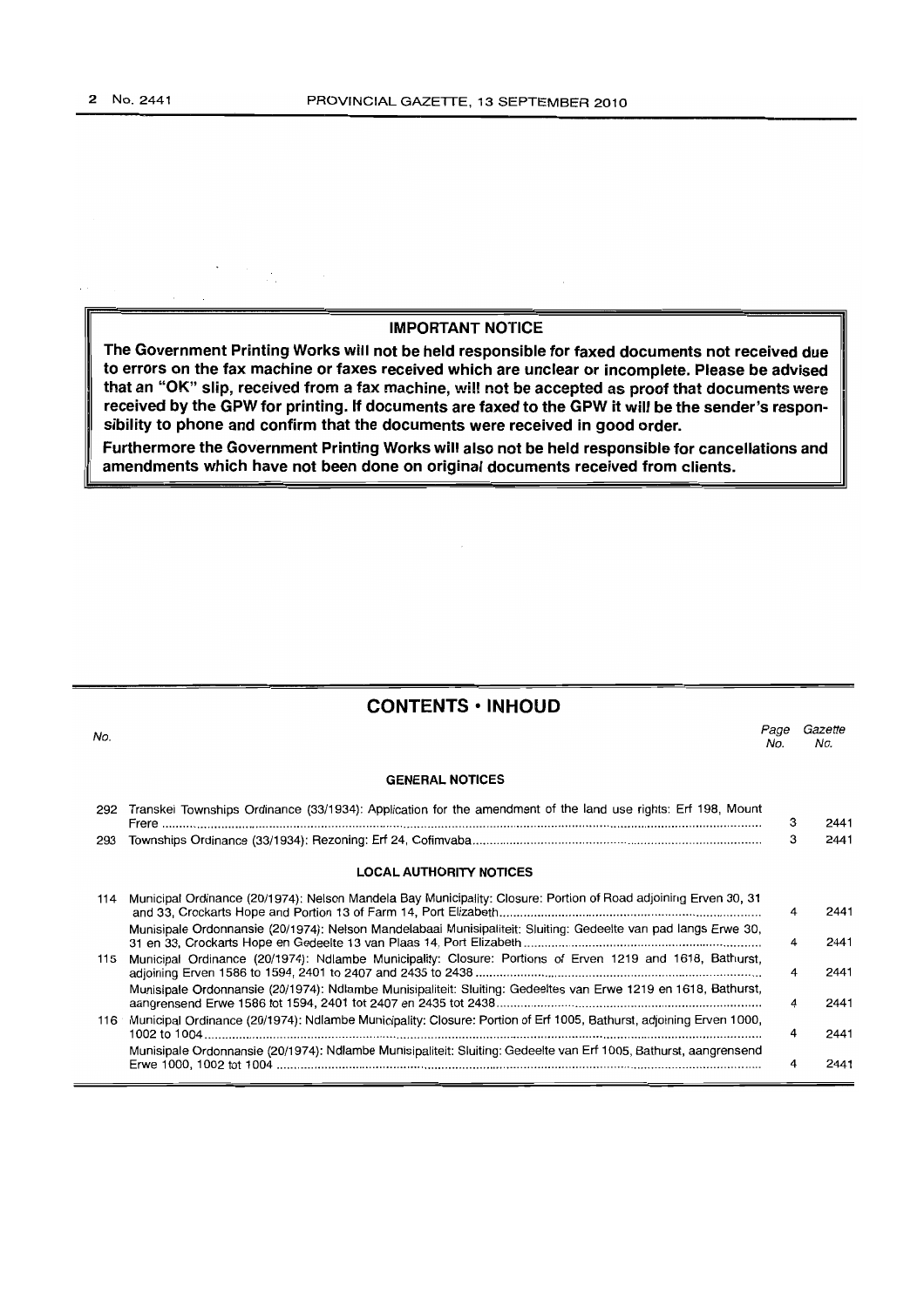# **GENERAL NOTICES**

## No. 292

NOTICE OF APPLICATION FOR THE AMENDMENT OF THE LAND-USE RIGHTS IN TERMS OF THE TRANSKEI TOWNSHIPS ORDINANCE, 1934 (ORDINANCE 33 OF 1934)

Notice is hereby given that the Umzimvubu Local Municipality has applied to the MEC for Local Government and Traditional Affairs for the following applications in terms of,the Townships Ordinance, No. 33 of 1934: 1.0 Rezoning of Erf 198, Mount Frere, from "Institution" to "Commercial".

Copies of the proposed rezoning and the supporting documentation are available for inspection during normal working hours at Umzimvubu Local Municipality, Office of the Municipal Manager, 813 Main Street, Mount Frere, from the 10 September 2010 to 20 October 2010 (being 28 days from the date of the first advertisement).

Please take note further that any person who desires to object to or make representations in respect of the granting of the application must deliver in writing together with reasons therefore to the authorized officer at the address set out below within the said period of 28 days.

Address of authorized officer: The Municipal Manager, Umzimvubu Local Municipality, 813 Main Street, Mount Frere, 5090. Where documents can be inspected: Umzimvubu Local Municipality, Mount Frere.

Address of applicant: Mamphele Development Planners, P.O. Box 5558, The Reeds, 0158. Telephone: 083 229 5058. **1'" •** 

ISAZISO SESICELO SOKUTSHINTSHWA KOMTHETHO WEZA MALUNGELO OKU SETYENZISWA KOMHLABA NGO KOMMISELO WE TOWNSHIPS ORDINANCE, 1934 (ORDINANCE 33 OF 1934)

Esizaziso silapha ngoku kutshwa ngu Masipala Umzimvubu ofake isicelo Kumphathiswa (MEG) we Zamakhaya kunye na Masiko (Traditional Affairs) ngo kwezicelo zilandelayo ze Township Ordinance No. 33 of 1934: 1.0 Ukutshintshwa ko Erf 198, Mount Frere, kwi "Cawa" ukuya ku "Shishino".

Incukacha ezi shicilelweyo zo yilo nezinye incwadi ezikhaphayo zikhona kwanye zingahlolwa nga maxesha aqhelekileyo omsebenzi e Umzimvubu Local Municipality kwi Ofisi yo-Mphathi Kamasipala, 813 Main Street, Mount Frere ukusuka nge 10 uSeptemba 2010 ukuyokutsho nge 20 Oktobha 2010 (Unikwa intsuku eziyi 28 ukuba uzibone ukusukela ngo suku Iwe sibhengezo).

Sicela uphinde uqaphele ukuba nabani onqwenela ukuchasa okanye ukwenza iala malunga nokudluliswa kwesicelo makasithumele kunye nezizathu ngokubhalela igosa eligunyazisiweyo kwidilesi ebhalwe ngezantsi ngethuba elingangetsuku eziyi 28.

Name of applicant: Mamphele Development Planners.

Address of authorized officer: The Municipal Manager, Umzimvubu Local Municipality, 813 Main Street, Mount Frere, 5090. Where documents can be inspected: Umzimvubu Local Municipality, Mount Frere.

Address of the applicant: Mamphele Development Planners, P.O. Box 5558, The Reeds, 0158. Telephone Number: 083 229 5058.

# No. 293

#### NOTICE

## PROPOSED REZONING OF ERF 24, COFIMVABA

Notice is hereby given that the Intsika Yethu Local Municipality has received an application in terms of the Township Ordinance No. 33 of 1934 for the rezoning of Erf 24, Cofimvaba, from special residential to general business.

Copies of the site development plan with the supporting documentation is available for your perusal during normal office hours. Any objections with full reasons thereof can be lodged in writing to the Muncipal Manager, Private 8ag X1251, Cofimvaba, 5380, within 21 days from the date of the publication of this notice. . **-.** ISAZISO

#### UMISELO NGOKUTSHA KWESIZA 24, COFIMVABA

Oku kukwazisa okokuba umnini siza esingu no. 24, Cofimvaba, ucela ngoko mthetho woomasipala ongu no. 33 ka 1934, umiselo ngokutsha kwesiza u 24, Cofimvaba, ekubeni ibiyindawo yokuhlala isiwa kwi kwindawo yoshishino. liplani kunye namaphepha axhasa esisicelo lingahlolwa kwi otisi kamanejala kaMasipala kule dilesi Private 8ag X1251, Cofimvaba, 5380.

Naluphi na uchaso kolu cebo lungathunyelwa ngembalelwano kwi ofisi ka Manejala ka Masipala zingekagqithi intsuku ezi 21 ukusukela kusuku lokuqala lokubhengezwa kolu cebo.